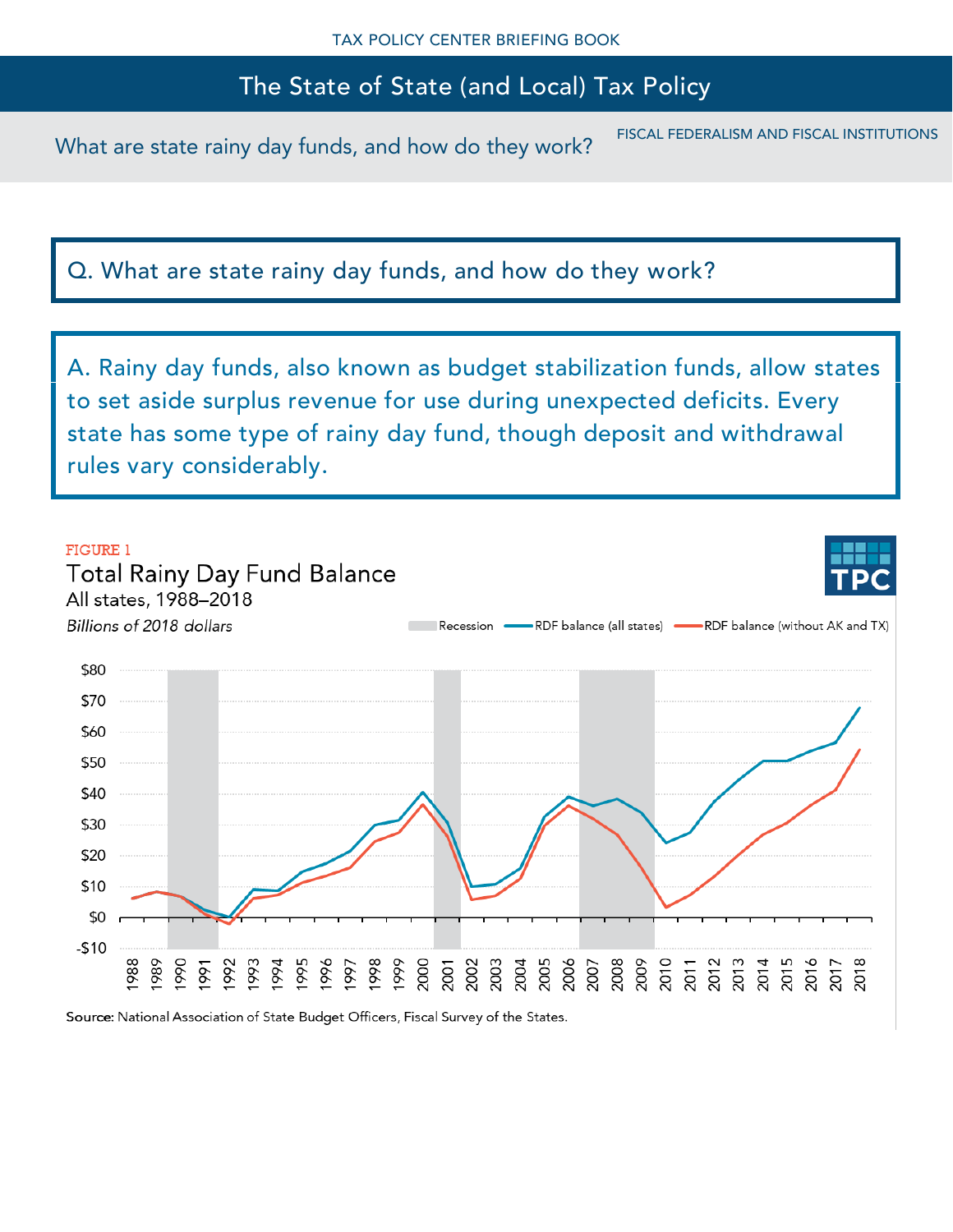# What are state rainy day funds, and how do they work? FISCAL FEDERALISM AND FISCAL INSTITUTIONS

### SOURCES OF FUNDING

States finance their reserve funds differently (table 1). Most allow some or all their year-end surplus to flow to the rainy day fund (RDF). Other states require a flat contribution out of total or special revenue sources. California, for example, dedicates a portion of its capital gains tax revenue to its budget stabilization account. Similarly, natural resource–rich states like Texas and Louisiana dedicate a portion of oil extraction revenues to various reserve funds, in combination with other deposit mechanisms.

A handful of states tie their reserve accounts to either revenue or economic growth. Indiana, for example, ties its deposits to personal income. Arizona also ties its deposits to a personal income growth formula, but the legislature must authorize the transfer and in practice rarely adheres to the recommended formula. Other states require specified set-asides until the fund reaches its minimum required balance. A few states replenish their funds with discretionary appropriations as part of the budget process, but regular contributions are not automatic or required in these states. Except for the few states (such as Colorado) required to remit surplus revenues to voters, most states can also carry additional general fund surpluses into the following fiscal year once any RDF funding requirements are met.

#### **TABLE 1**

# Rainy Day Fund Deposit Mechanisms

| <b>March 2020</b>                    |                                                                                                                                                                                                                     |
|--------------------------------------|---------------------------------------------------------------------------------------------------------------------------------------------------------------------------------------------------------------------|
| <b>Deposit mechanism</b>             | <b>States</b>                                                                                                                                                                                                       |
| All or portion of year-end surplus   | Georgia, Kentucky, Minnesota <sup>d</sup> , Mississippi, Montana, New Jersey, New<br>Mexico, New York, North Dakota, Ohio, Oklahoma, Oregon, Pennsylvania,<br>South Dakota, Utah, Vermont, West Virginia, Wisconsin |
| Portion of total or special revenues | Alaska, California, Rhode Island, Wyoming                                                                                                                                                                           |
| Tied to revenue or economic growth   | Arizona <sup>a</sup> , Idaho, Illinois <sup>b</sup> , Indiana, Michigan, North Carolina, Tennessee, Virginia                                                                                                        |
| Required minimum balance             | Colorado, Florida, Iowa, Missouri, South Carolina                                                                                                                                                                   |
| Combination                          | Connecticut, Delaware, District of Columbia, Hawaii, Louisiana, Maine,<br>Maryland, Massachusetts, Nebraska, Nevada, New Hampshire, Texas,<br>Washington                                                            |
| No required payments                 | Alabama, Arkansas, Kansas <sup>c</sup>                                                                                                                                                                              |

Sources: National Association of State Budget Officers, Budget Processes in the States, 2015, https://www.nasbo.org/reports-data/budgetprocesses-in-the-states; the Pew Charitable Trusts, "Building State Rainy Day Funds," July 15, 2014, http://www.pewtrusts.org/en/research-andanalysis/reports/2014/07/15/building-state-rainy-day-funds-policies-to-harness-revenue; the Pew Charitable Trusts, "State Rainy Day Funds in 2017, July 18, 2017, http://www.pewtrusts.org/en/research-and-analysis/fact-sheets/2017/07/state-rainy-day-funds-in-2017; and Tax Policy Center staff review of state constitutions and statutes.

#### Notes:

(a) In practice, Arizona rarely adheres to the recommended formula when determining RDF deposits, and the legislature routinely suspends required transfers.

(b) According to NASBO (2015), Illinois has not contributed to its fund since the deposit rules were established in 2004.

(c) Kansas established an RDF in 2016 and enacted a funding mechanism that will go into effect in 2021, dedicating 10 percent of unappropriated general fund surplus to its RDF. Currently, it is funded via discretionary legislative appropriation.

(d) Minnesota creates savings targets based on a rigorous analysis of state revenue volatility, but these targets are recommendations rather than requirements.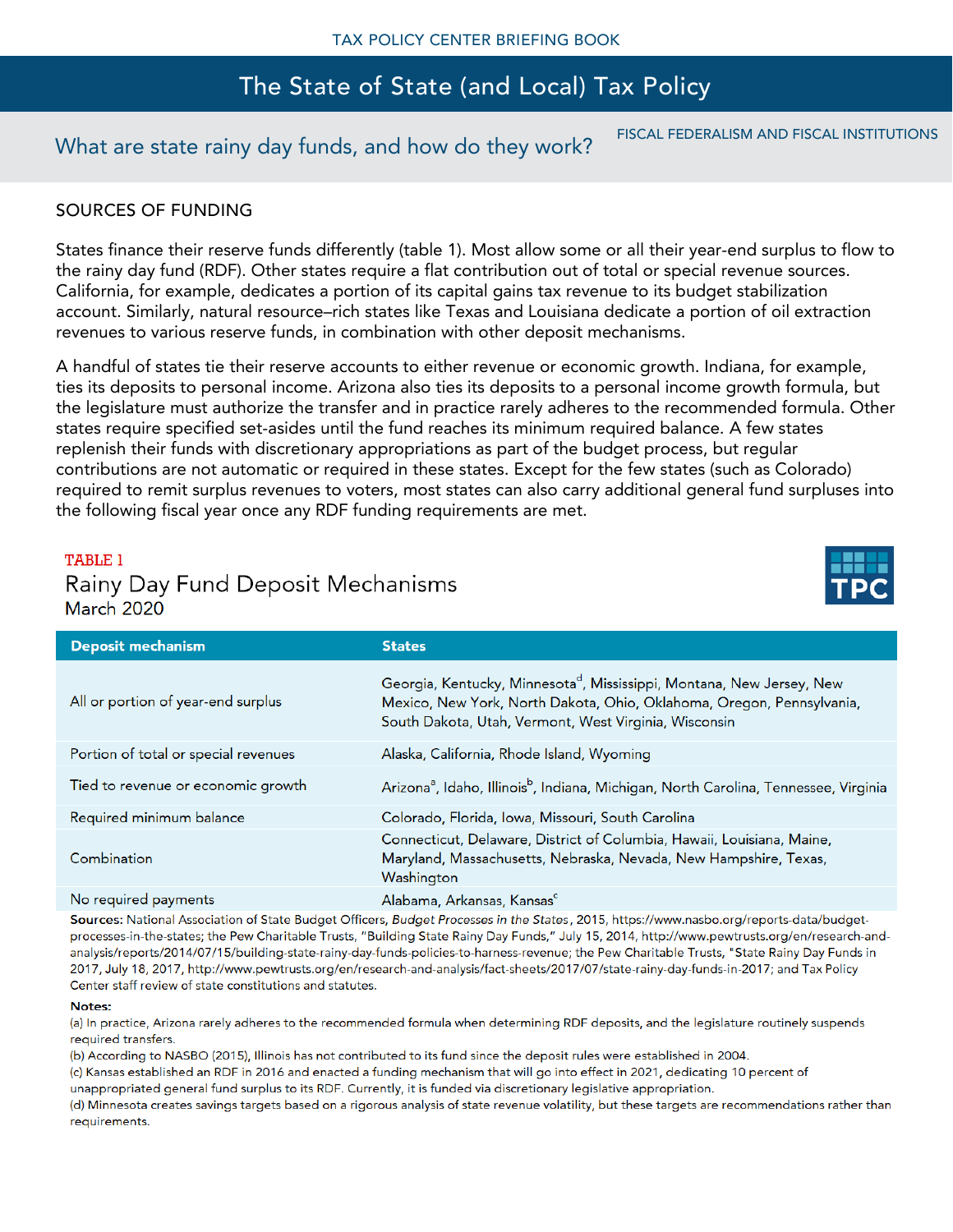## What are state rainy day funds, and how do they work? FISCAL FEDERALISM AND FISCAL INSTITUTIONS

### USE OF FUNDS

In most states, the RDF is dedicated to closing deficit gaps in the current year or maintaining government spending when revenues are projected to decline. However, withdrawal rules vary. Some states include transfers from the rainy day fund to the general fund in normal appropriations bills, while others require an emergency declaration or a supermajority (e.g., three-fifths or two-thirds) of the legislature to make a transfer. Several states can use the RDF to cover short-term cash flow gaps. Money is transferred to the general fund and must be paid back by the end of the fiscal year.

In addition to an RDF that can be used for general purposes during a fiscal crisis, some states have reserve funds available only for specific uses. For example, 37 states and the District of Columbia (DC) have a reserve account dedicated to disaster recovery. Other states have separate reserve funds for education or Medicaid spending, designed to cover shortfalls in these vital programs. Deposit and withdrawal rules for these supplemental reserve accounts may vary considerably from the rules governing the state's primary RDF.

### CAPS ON FUND BALANCES

Forty-one states and DC cap the balances of their funds. The cap is typically a percentage of either revenues or expenditures, although some states have more complex formulas for determining maximum fund size. Most states that finance their RDF with operating surpluses stop transfers once the cap has been reached, allowing the surplus to remain in the general fund. A few redirect those operating surpluses to other funds for special projects or taxpayer relief. Maine, for example, after transferring the required fixed amounts to several other reserve funds, directs 80 percent of the remaining surplus to its budget stabilization fund and the remaining 20 percent to its tax relief fund for residents. If the RDF is at its cap, excess surplus flows to the tax relief fund.

### MITIGATING FISCAL CRISIS

An economic downturn can cause significant fiscal stress for states because, without changes in policy, revenues decline even as demands on programs such as unemployment insurance and Medicaid increase. Savings in rainy day funds help states weather a fiscal downturn with fewer expenditure cuts. The median balance of state RDFs declined significantly after each of the last three recessions, but states have gradually built them back up each time (figures 1 and 2).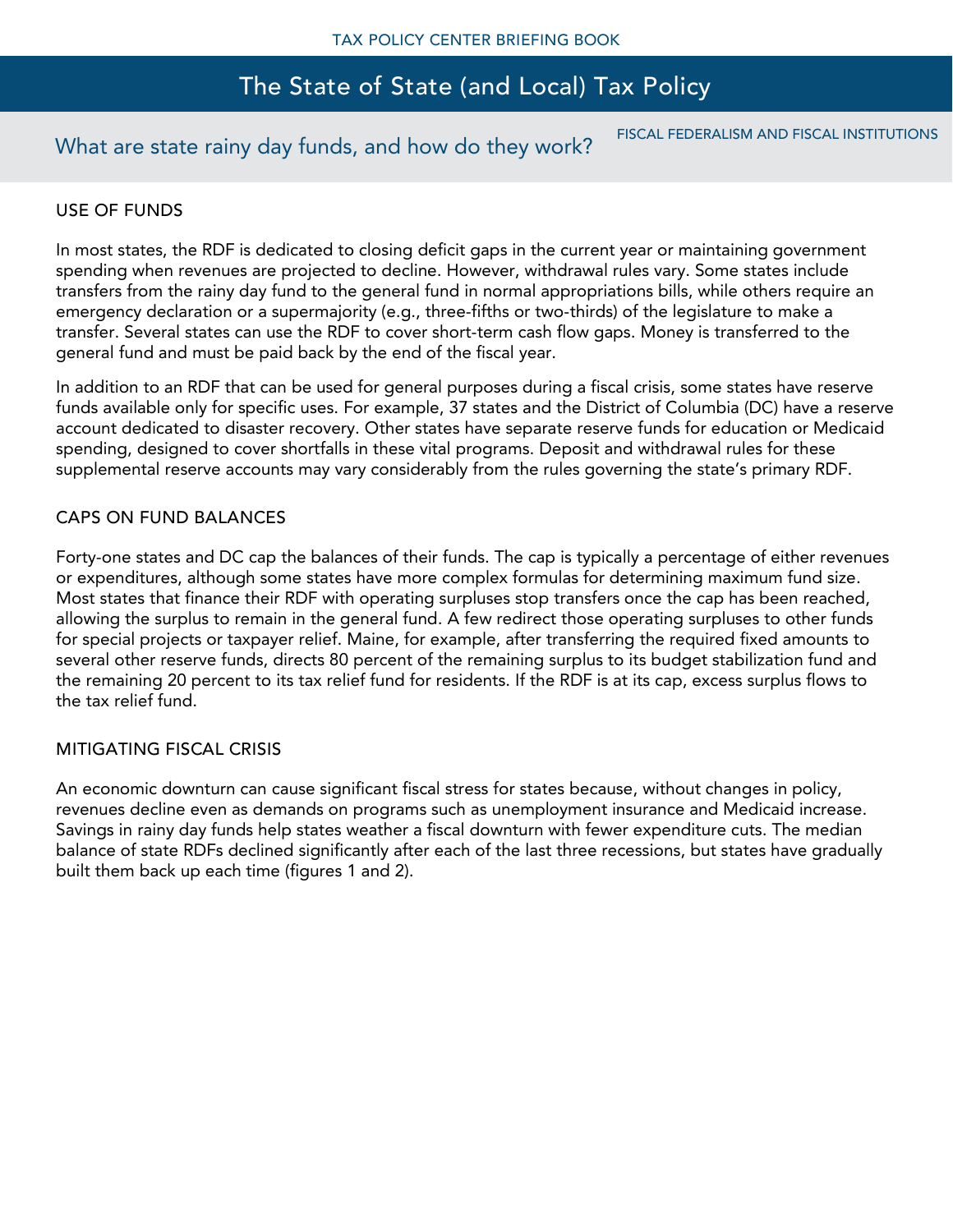What are state rainy day funds, and how do they work? FISCAL FEDERALISM AND FISCAL INSTITUTIONS



Source: National Association of State Budget Officers, Fiscal Survey of the States.

Capping the amount in the RDF is a sensible approach to preventing the unnecessary build-up of restricted funds, but the cap must be set appropriately. Before the Great Recession, a typical rule of thumb was to maintain at least 5 percent of total expenditures or revenues in reserves. States that cap out at 5 percent or less, therefore, may find reserves inadequate to close fiscal gaps. Currently, 9 of the 41 states with caps, as well as DC, specify caps of 5 percent or less.

Many states have reconsidered the 5 percent rule since the Great Recession, as even states with robust prerecession RDFs exhausted much of their reserves. The Government Finance Officers Association now recommends states set aside at minimum two months of operating expenditures (i.e., roughly 16 percent of total general fund spending). Only five states had RDF balances at or above 16 percent at the end of 2018, all of which except California were natural resource–rich states (i.e., Alaska, Texas, West Virginia, and Wyoming). In another approach, also recommended by the Government Finance Officers Association and others, some states have begun to tie and tailor their caps and deposit mechanisms to their own revenue volatility.

RDFs are an important tool for states to avoid sharp cuts in spending or tax increases when they are hurting economically. It is generally recommended that states mitigate fiscal and economic volatility by pairing strong balanced budget requirements with robust RDFs. Moreover, states should design their RDF deposit mechanisms and caps with an understanding of their revenue volatility.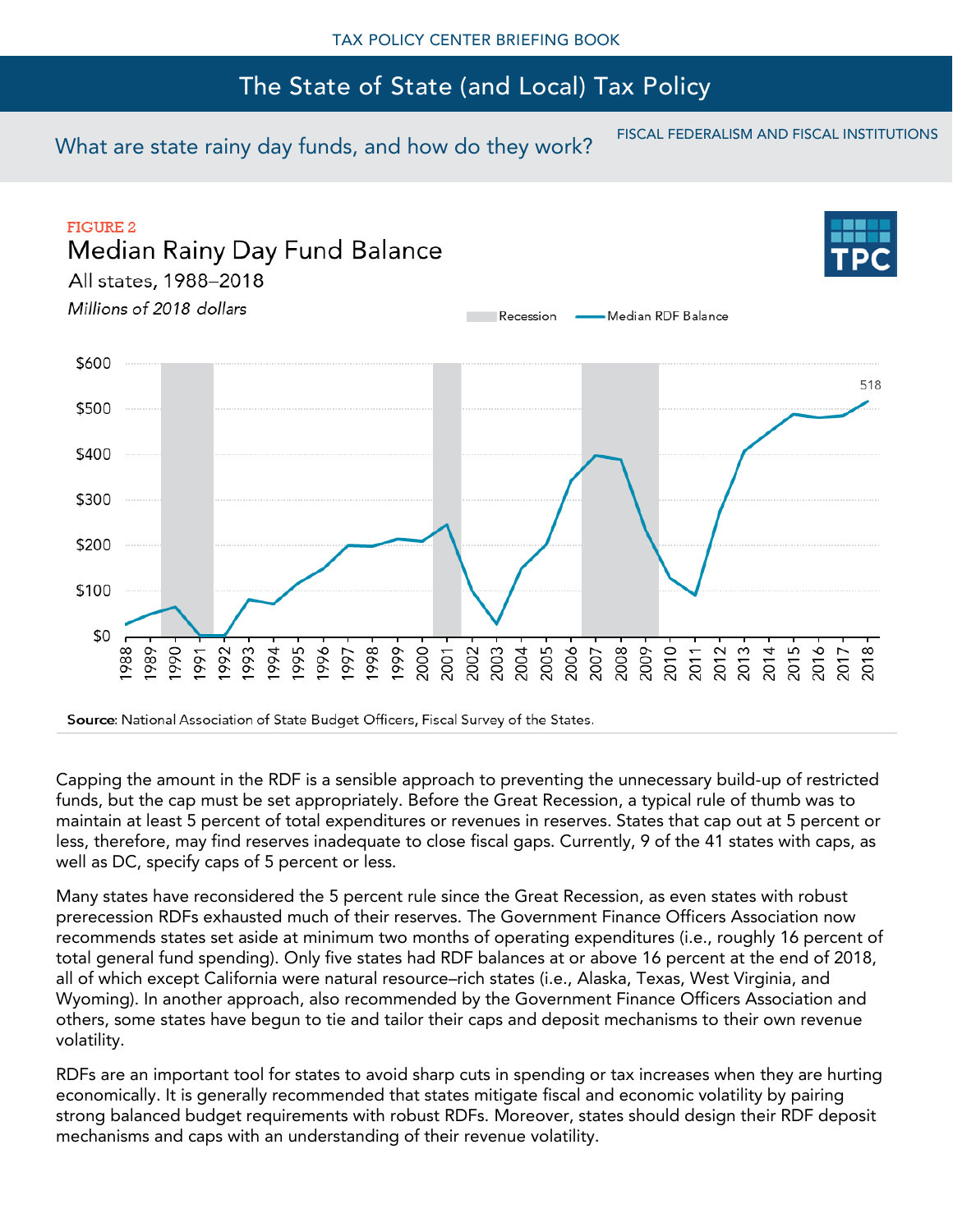# What are state rainy day funds, and how do they work? FISCAL FEDERALISM AND FISCAL INSTITUTIONS

*Updated May 2020*

#### Data Sources

National Association of State Budget Officers (NASBO). 1988–2017. *[Fiscal Survey of the States.](https://www.nasbo.org/mainsite/reports-data/fiscal-survey-of-states/fiscal-survey-archives)* Washington, DC: NASBO.

———. 2015. *[Budget Processes in the States](http://www.nasbo.org/publications-data/budget-processes-in-the-states)*. Washington, DC: NASBO.

National Bureau of Economic Research. ["US Business Cycle Expansions and Contractions."](http://www.nber.org/cycles.html)

National Conference of State Legislatures (NCSL). 2018. [Rainy Day Fund Structures.](https://www.ncsl.org/research/fiscal-policy/rainy-day-funds.aspx) Denver: NCSL.

#### Further Reading

Eckl, Corina, and Jed Kee. 2005. "Rainy Day Funds (Budget Stabilization, Budget Reserve Funds)." In *Encyclopedia of Taxation and Tax Policy*, 2nd ed., edited by Joseph J. Cordes, Robert D. Ebel, and Jane G. Gravelle, 327–28. Washington, DC: Urban Institute Press.

Government Finance Officers Association (GFOA). 2015. ["Fund Balance Guidelines for the General Fund."](http://www.gfoa.org/appropriate-level-unrestricted-fund-balance-general-fund) Chicago: GFOA.

Gonzalez, Christian, and Arik Levinson. 2003. ["State Rainy Day Funds and the State Budget Crisis o](http://webarchive.urban.org/publications/1000609.html)f 2002–?" *State Tax Notes*. August 11.

Haggerty, Todd, and Jonathan Griffin. 2014. "A Drop in the Bucket: Rainy Day Funds Proved No Match against [Recession-Era Budget Gaps.](http://www.ncsl.org/research/fiscal-policy/a-drop-in-the-bucket.aspx)" State Legislatures Magazine. April.

Maag, Elaine, and David F. Merriman. 2007. ["Understanding States' Fiscal Health during and a](https://www.urban.org/research/publication/understanding-states-fiscal-health-during-and-after-2001-recession)fter the 2001 Recession." *State Tax Notes*. August 6.

McNichol, Elizabeth. 2014. ["When and How Should States Strengthen Their Rainy Day Funds?"](https://www.cbpp.org/research/state-budget-and-tax/when-and-how-states-should-strengthen-their-rainy-day-funds) Washington, DC: Center on Budget and Policy Priorities.

Pew Charitable Trusts. 2014. "Building State Rainy Day Funds: Policies to Harness Revenue Volatility, Stabilize Budgets, [and Strengthen Reserves."](http://www.pewtrusts.org/en/research-and-analysis/reports/2014/07/15/building-state-rainy-day-funds-policies-to-harness-revenue.) Washington, DC: Pew Charitable Trusts.

—. 2017a. ["State Rainy Day Funds in 2017."](http://www.pewtrusts.org/en/research-and-analysis/fact-sheets/2017/07/state-rainy-day-funds-in-2017) Washington, DC: Pew Charitable Trusts.

-. 2017b. <u>["When to Use State Rainy Day Funds."](https://www.pewtrusts.org/en/research-and-analysis/reports/2017/04/when-to-use-state-rainy-day-funds)</u> Washington, DC: Pew Charitable Trusts.

Randall, Megan. 2017. ["How Much Rainier Does It Need to Get for Texas to Use Its Rainy Day Fund?"](https://www.urban.org/urban-wire/how-much-rainier-does-it-need-get-texas-use-its-rainy-day-fund) *Urban Wire* (blog). October 5.

Randall, Megan, and Kim Rueben. 2017 ["Sustainable Budgeting in the States: Evidence on State Bu](https://www.urban.org/research/publication/sustainable-budgeting-states-evidence-state-budget-institutions-and-practices)dget Institutions and [Practices."](https://www.urban.org/research/publication/sustainable-budgeting-states-evidence-state-budget-institutions-and-practices) Washington, DC: Urban Institute.

Rueben, Kim, and Megan Randall. 2017. ["Budget Stabilization Funds: How States Save for a Rainy Day."](https://www.urban.org/research/publication/budget-stabilization-funds) Washington, DC: Urban Institute.

Urban-Brookings Tax Policy Center. ["Building State Budgets: Effective Process and Practice."](https://www.taxpolicycenter.org/feature/building-state-budgets-effective-process-and-practice)

Volcker Alliance. 2017. ["Truth and Integrity in State Budgeting."](https://www.volckeralliance.org/publications/truth-and-integrity-state-budgeting-what-is-the-reality) New York: Volcker Alliance.